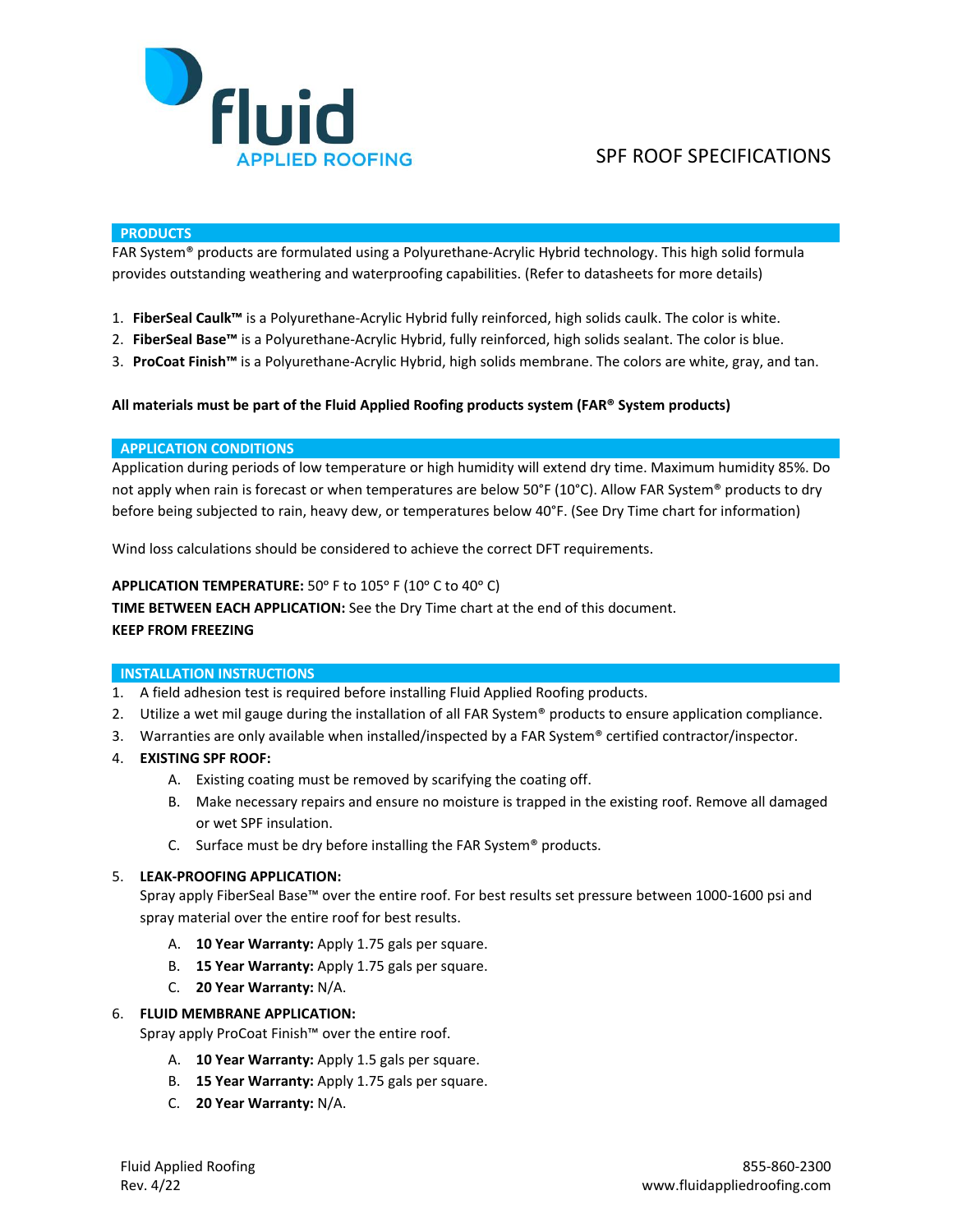

# SPF ROOF SPECIFICATIONS

**MIXING INSTRUCTIONS**

Mixing required.

# **EQUIPMENT RECOMMENDATIONS**

SPRAY EQUIPMENT: For spray application, we recommend using a Graco GH 833 or equal.

TIPS: The recommended tip size for the FiberSeal Base™ application is .043 and the recommended tip size for ProCoat Finish™ is .031. The fan width is based on application and preference.

### **PACKAGING INFORMATION**

5 gallons (18.9 L) 55 gallons (208.1 L) 275 gallons (1040.9 L)

## **WARRANTY**

This product is manufactured in accordance with ISO 9001-2008 standards. Seller and manufacturers' only obligation shall be to replace such quantity of the product proved to be defective. Neither seller nor manufacturer shall be liable for any injury, loss, or damage, direct or consequential, arising from the use or the inability to use the product for their intended use. The user assumes all risk and liability. Color fade is not covered under warranty.

### **DISCLAIMER**

The information and recommendations outlined in this product data sheet are based upon tests conducted by or on behalf of Fluid Applied Roofing, LLC. Such information and recommendations set forth herein are subject to change and pertain to the product offered at the time of the publication. Consult your Fluid Applied Roofing representative to obtain the most current Product Data information.

# **QUICK SPEC**

| <b>SPRAYED POLYURETHANE FOAM</b> |                |          |                |          |                       |          |              | <b>TECHNICAL</b> |  |
|----------------------------------|----------------|----------|----------------|----------|-----------------------|----------|--------------|------------------|--|
| Warranty                         | <b>Primer</b>  |          | <b>Sealant</b> |          | <b>Fluid Membrane</b> |          | <b>TOTAL</b> | <b>DFT</b>       |  |
| Period                           | <b>Product</b> | Gals/Sq. | <b>Product</b> | Gals/Sq. | <b>Product</b>        | Gals/Sq. | GALS/SQ.     |                  |  |
| 10 Year                          | No Primer      | $\Omega$ | FiberSeal      | 1.75     | ProCoat Finish        | 1.5      | 3.25         | 32               |  |
| 15 Year                          | No Primer      | 0        | FiberSeal      | 1.75     | ProCoat Finish        | 1.75     | 3.5          | 35               |  |

\*Dry Film Thickness (DFT) exclude primers and are theoretical, based on solids by volume. Actual DFT will vary.